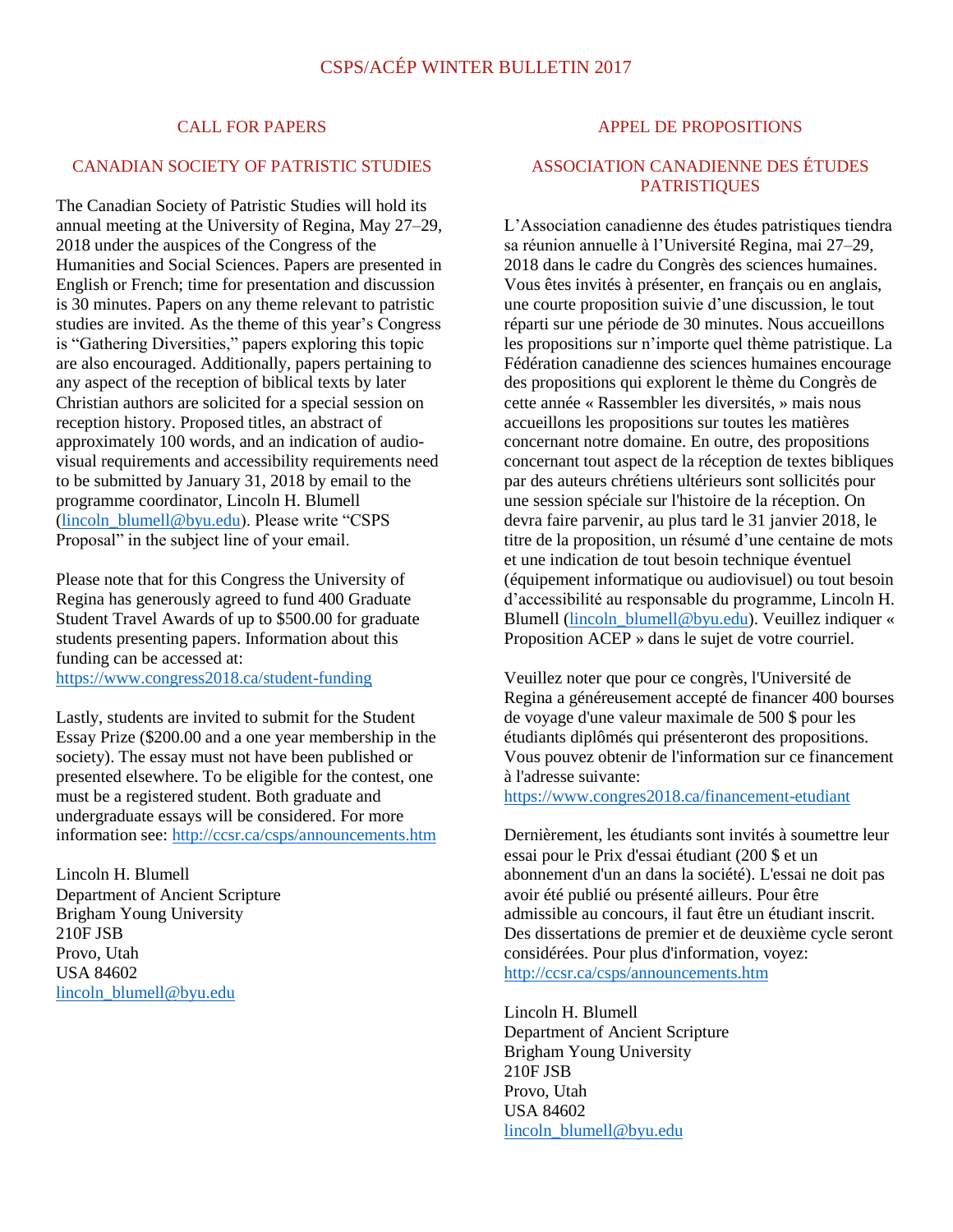## RAPPEL DU TRÉSORIER/ REMINDER FROM THE TREASURER

Un simple rappel aux membres qui n'ont pas encore renouvelé le paiement de leur cotisation annuelle.Les fraiss'élèvent aux montantssuivants:

Membership rates are as follows. **NOTE the increases due to rises in SR subscription**:

- **\$75.00** regular member (\$40.00 membership + \$35.00 *Studies in Religion* subscription) / membrerégulier avec abonnement à *Sciences Religieuses*
- **\$40.00** as regular member, already receive *SR* / membrerégulierrecevant déjà *SR*
- **\$47.00** student or retired member (\$17.00 membership + \$30.00 *Studies in Religion* subscription) / membre étudiant/ retraité, avecabonnement à *SR*
- **\$17.00** as student/retired member, already receive *SR* / membre étudiant/retraité recevant déjà *SR*

Cheques or money orders may be in Canadian or US currency. If you are submitting in US currency, please add \$5.00 for handling fees

SVP faire parvenir le paiement de votre cotisation au trésorier, Steven Muir, à l'adresse cidessous:

Please send your membership fee to the treasurer, Steven Muir, at the address below:

Steven C. Muir, Ph.D. Professor of Religious Studies Concordia University College of Alberta 7128 Ada Boulevard Edmonton, Alberta, Canada T5B 4E4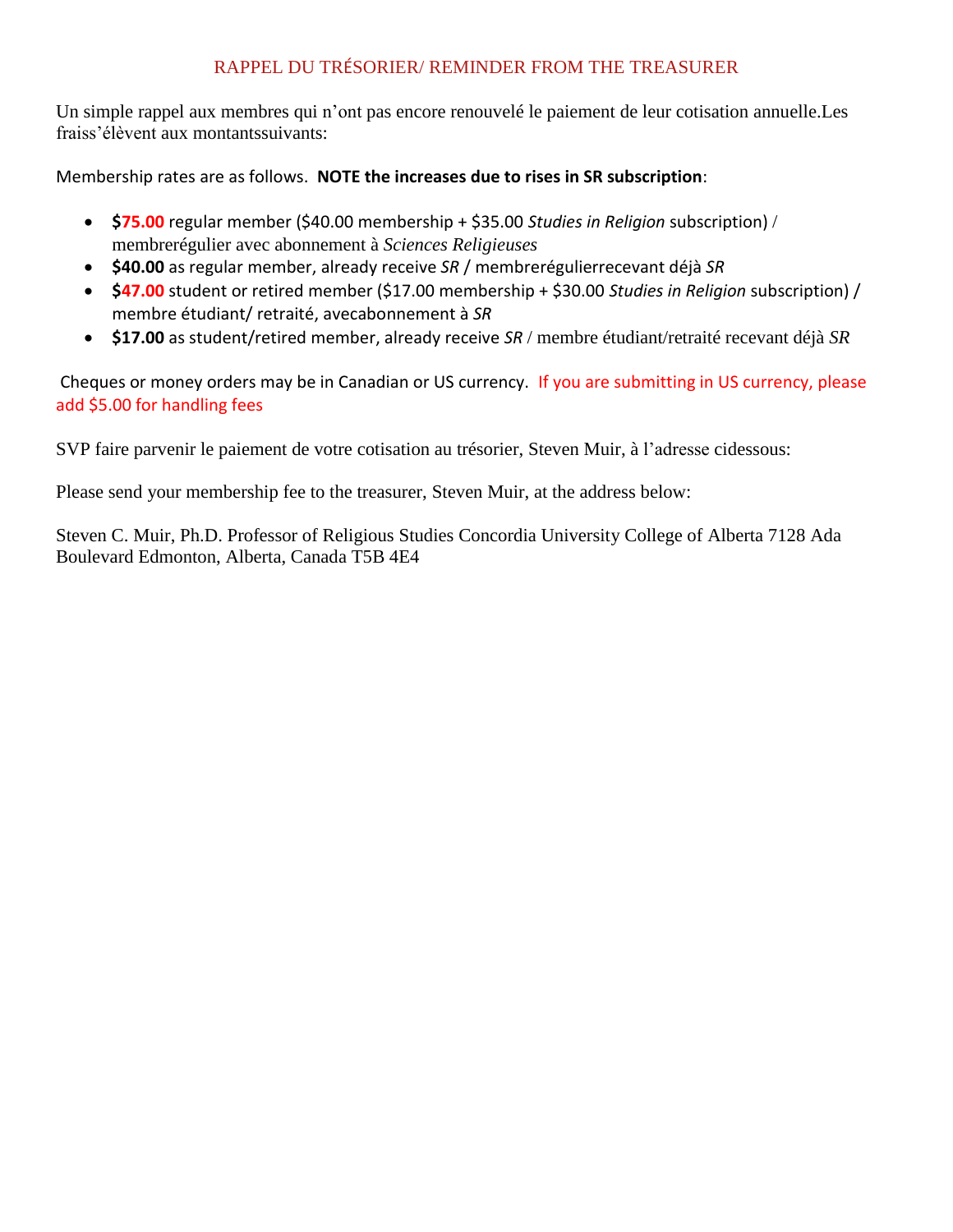### NOUVELLES/NEWS

### **PUBLICATIONS**:

### Lincoln H. Blumell

"A Proposal for a New LXX Text among the Cave 7 Fragments." *Revue de Qumran* 29.1/109 (2017): 105– 117.

"An Amulet Containing Acts 9:1." *Bulletin of the American Society of Papyrologists* 54 (2017):31–43.

- "Some Unpublished Coptic Inscriptions in the Petrie Museum of Egyptian Archaeology." *Journal of the Canadian Society for Coptic Studies* 9 (2017): 67–75.
- "Three New Fragments from the J. Rendel Harris Collection (Birmingham)." *Analecta Papyrologica* 28 (2017): 19–27 (with Michael R. Trotter).
- Review of M. Choat and Iain Gardner (eds.), *The Macquarie Papyri I. A Coptic Handbook of Ritual Power (P. Macq. I 1)*. Turnhout: Brepols, 2013. *Bulletin of the American Society of Papyrologists* 54 (2017): 298– 300.

### Naoki Kamimura

- Disciplines and Identities, Divine and Spiritual, in Late Antiquity, Research Report Grant-in-Aid for Scientific Research (C) JP26370077, Tokyo, 2017.
- "Augustine's Sermones ad Populum and the Relationship Between Identity/ies and Spirituality in North African Christianity." In G. Partoens, A. Dupont, Sh. Boodts (eds.), Praedicatio Patrum. Studies on Preaching in Late Antique North Africa, Ministerium Sermonis III, Instrumenta Patristica et Mediaevalia 75 (Turnhout: Brepols, 2017) 429-460. DOI 10.1484/M.IPM-EB.5.114062

Mona Tokarek LaFosse:

"Women, Children and House Churches." In *The Early Christian World*, edited by Philip F. Esler, 2nd ed., 385–405. London; New York: Routledge, 2017.

Steven Muir

"Greek Piety and the Charge against Socrates," *Mouseion* (2017 Forthcoming)

- "Accessing Divine Power and Status," in *Early Christian Ritual Life.* Edited Richard DeMaris, Jason Lamoreaux and Steven Muir. Routledge. (2017): 38-54.
- "Edible Media: The Confluence of Food and Learning in the Ancient Mediterranean." Co-authored with Frederick Tappenden. *Lexington Theological Seminary Quarterly* (Fall/Winter, 3-4) 2017:123-147.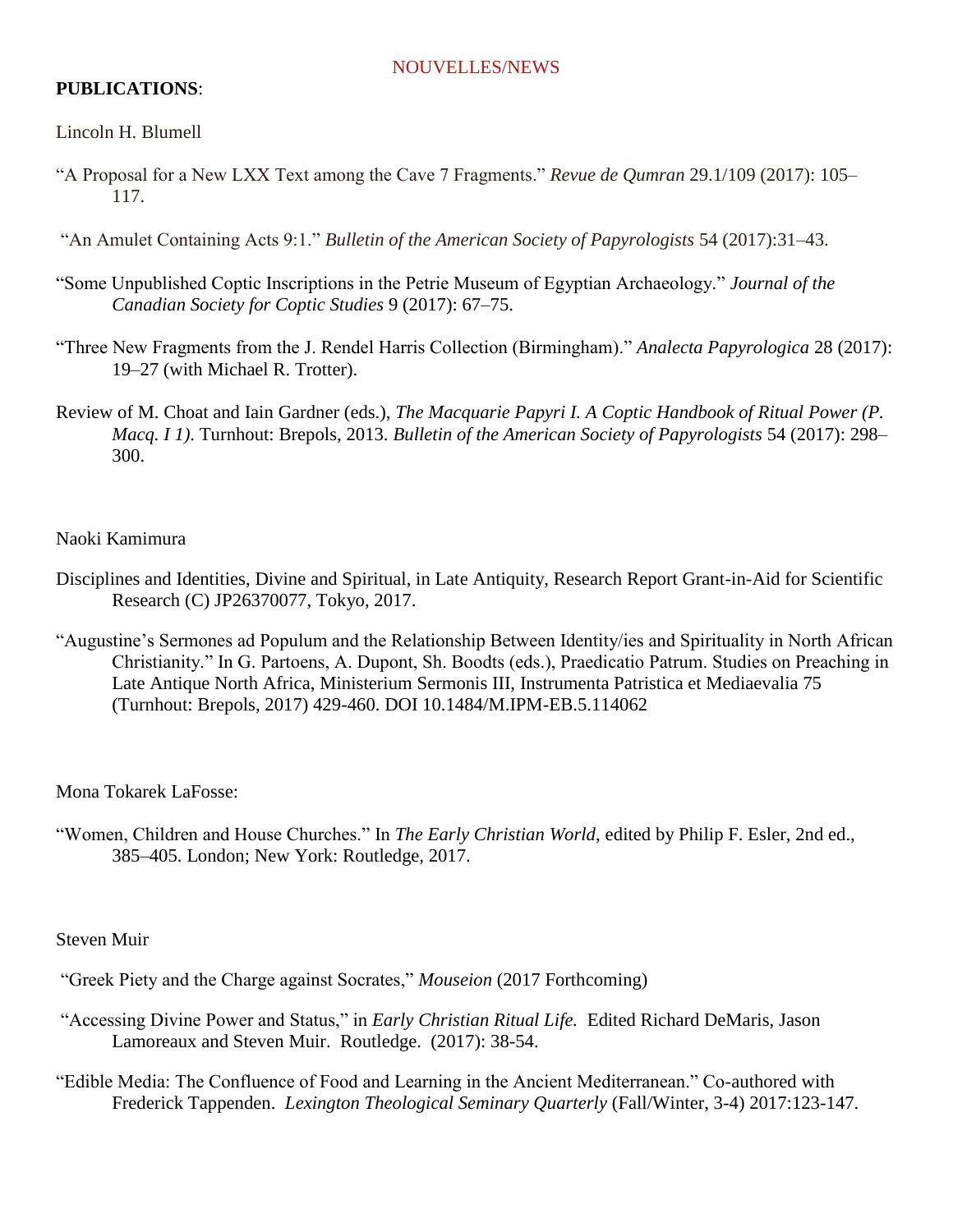"The social self on pilgrimage – intercession and mediation," In *On Pilgrimage: Journeys of Discovery and Transformation,* Ian McIntosh and E. Moore Quinn, eds. Oxford: Inter-disciplinary Press, 2017: 138- 149.

## Edwina Murphy

"Widows, Welfare and the Wayward: 1Timothy 5 in Cyprian's Ad Quirinum," Studia Patristica 92 (forthcoming, 2017).

"Sell Your Possessions: Cyprian, Luke, and Wealth," Colloquium 49 (2017): 15–32.

Theodore Sabo

"Plotinus and Buddhism," *Philosophy East and West* (April 2017).

# **OTHER NEWS/AUTRE NOUVELLES**:

Edwina Murphy won the 2017 SBL-De Gruyter Prize for Biblical Studies and Reception History for "Cyprian's Use of Paul."

Paul Smith was the professor in residence at Escola de Pastores da Primeira Igreja Batista de Atibaia (Atibaia, Brazil) for the Spring (August-December) Semester, 2017.

## **Call for Papers**

Dear CSPS colleagues,

Japanese Society for Patristic Studies is pleased to announce the publication of its sixth biennial issue, Patiristica supplementary volume.

To be considered for publication in the next volume of Patiristica, manuscripts should be submitted to the editor, Naoki Kamimura (mailto:kmmrnk@gmail.com), by 30 April 2018.

## CALL FOR PAPERS PATRISTICA 6

Japanese Society for Patristic Studies (JSPS) is pleased to announce the publication of its sixth biennial issue, Patiristica supplementary volume.

Patristica is an international peer-reviewed scholarly journal, devoted to the study of patristic authors and related fields. Since the first volume was published in June of 2001, this journal has been featuring high-quality research from a variety of disciplines and perspectives, including language, literature, history, art, law, philology, philosophy and theology of ancient Christianity.

To be considered for publication in the next volume of Patiristica, manuscripts should be submitted to the JSPS Patiristica editor, Naoki Kamimura (kmmrnk@gmail.com), by 30 April 2018.